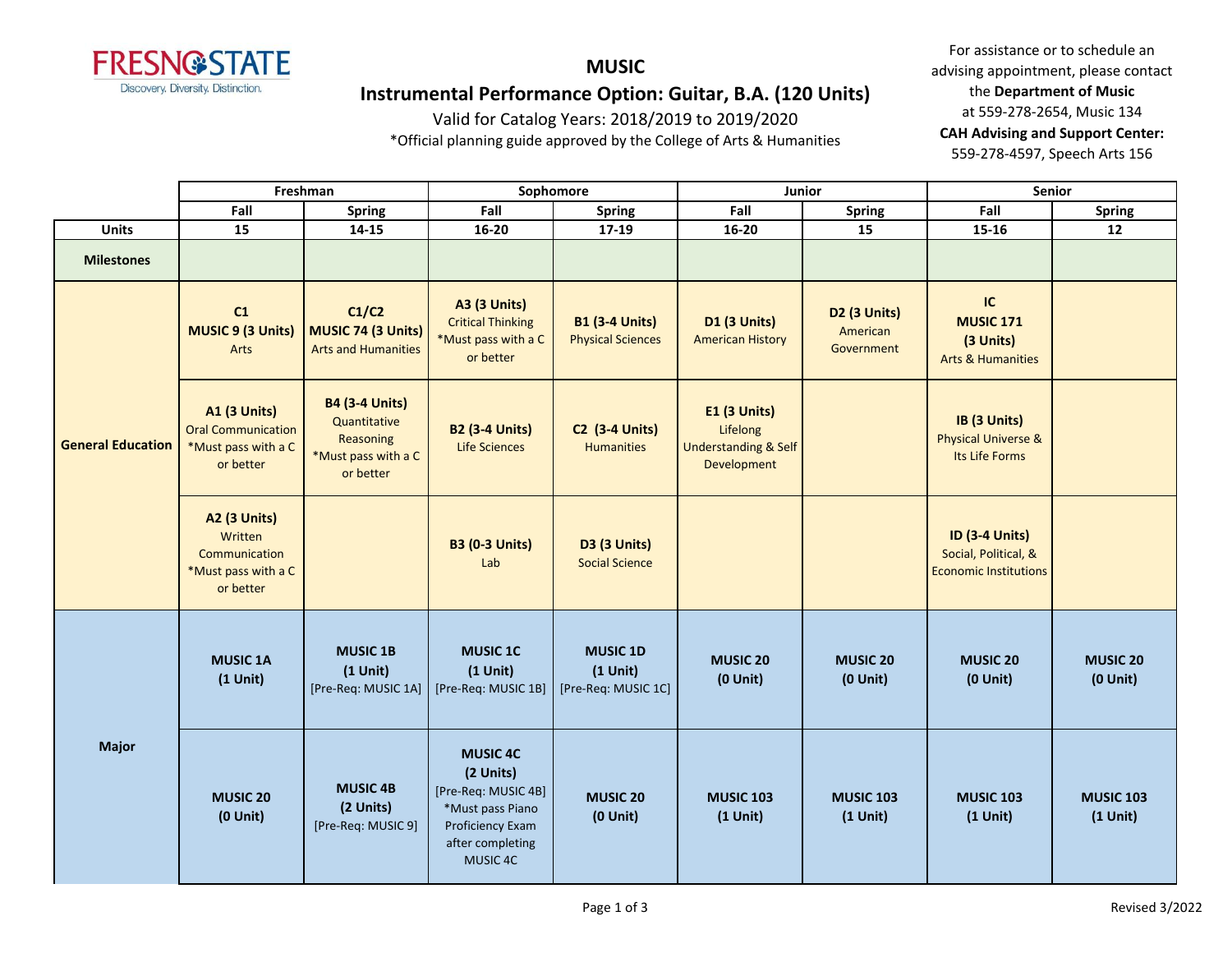

# **MUSIC Instrumental Performance Option: Guitar, B.A. (120 Units)**

Valid for Catalog Years: 2018/2019 to 2019/2020

\*Official planning guide approved by the College of Arts & Humanities

|              |                                                                             | Freshman                                            |                                                     | Sophomore                                                       |                                                                                  | <b>Junior</b>                                                                                                                     |                                                                 | <b>Senior</b>                                                                                                                                     |
|--------------|-----------------------------------------------------------------------------|-----------------------------------------------------|-----------------------------------------------------|-----------------------------------------------------------------|----------------------------------------------------------------------------------|-----------------------------------------------------------------------------------------------------------------------------------|-----------------------------------------------------------------|---------------------------------------------------------------------------------------------------------------------------------------------------|
|              | Fall                                                                        | <b>Spring</b>                                       | Fall                                                | <b>Spring</b>                                                   | Fall                                                                             | <b>Spring</b>                                                                                                                     | Fall                                                            | <b>Spring</b>                                                                                                                                     |
| <b>Units</b> | 15<br>14-15                                                                 |                                                     | 16-20<br>$17 - 19$                                  |                                                                 | $16 - 20$                                                                        | 15                                                                                                                                | 15-16                                                           | 12                                                                                                                                                |
|              | <b>MUSIC 31 - 38</b><br>$(1$ Unit)                                          | <b>MUSIC 20</b><br>$(0$ Unit)                       | <b>MUSIC 20</b><br>$(0$ Unit $)$                    | <b>MUSIC 31 - 38</b><br>$(1$ Unit)                              | MUSIC 131 - 138<br>$(1$ Unit)                                                    | <b>MUSIC 131 - 138</b><br>$(1$ Unit)                                                                                              | <b>MUSIC 131 - 138</b><br>$(1$ Unit)                            | MUSIC 131 - 138<br>$(1$ Unit)                                                                                                                     |
|              | MUSIC 40<br>(3 Units)<br>[Pre-Req: Concurrent]<br>enrollment<br>in MUSIC 9] | <b>MUSIC 31 - 38</b><br>$(1$ Unit)                  | <b>MUSIC 31 - 38</b><br>$(1$ Unit)                  | <b>MUSIC 43</b><br>(3 Units)<br>[Pre-Req: MUSIC 42]             | <b>MUSIC 144</b><br>(3 Units)<br>[Pre-Req: MUSIC 42]                             | <b>MUSIC 161B</b><br>(3 Units)<br>[Pre-Req: MUSIC 41,<br>74;<br>Junior standing                                                   | <b>MUSIC 175T</b><br>(2 Units)                                  | <b>Music Elective</b><br>(2 Units)<br>*With advisor<br>approval                                                                                   |
| <b>Major</b> | <b>MUSIC 103</b><br>$(1$ Unit)                                              | <b>MUSIC 41</b><br>(3 Units)<br>[Pre-Req: MUSIC 40] | <b>MUSIC 42</b><br>(3 Units)<br>[Pre-Req: MUSIC 41] | <b>MUSIC 103</b><br>$(1$ Unit)                                  | <b>MUSIC 161A</b><br>(3 Units)<br>[Pre-Req: MUSIC 41,<br>74;<br>Junior standing] | <b>MUSIC 111 or 112</b><br>(2 Units)                                                                                              | <b>Music Elective</b><br>(2 Units)<br>*With advisor<br>approval | MUSIC 140T, 141,<br>142, 160T, 170A,<br>170B, 186, or 187<br>(3 Units)<br>*See course catalog<br>for prerequisite<br>requirements                 |
|              |                                                                             | <b>MUSIC 103</b><br>$(1$ Unit)                      | <b>MUSIC 58</b><br>(2 Units)<br>[Pre-Req: MUSIC 41] | <b>Music Elective</b><br>(2 Units)<br>*With advisor<br>approval | <b>Music Elective</b><br>(2 Units)<br>*With advisor<br>approval                  | MUSIC 140T, 141,<br>142, 160T, 170A,<br>170B, 186, or 187<br>(3 Units)<br>*See course catalog<br>for prerequisite<br>requirements |                                                                 | <b>MUSIC 198</b><br>(2 Units)<br>[Pre-Req: Piano<br>Proficiency; Senior<br>standing; approval of<br>major applied music<br>instructor or advisor] |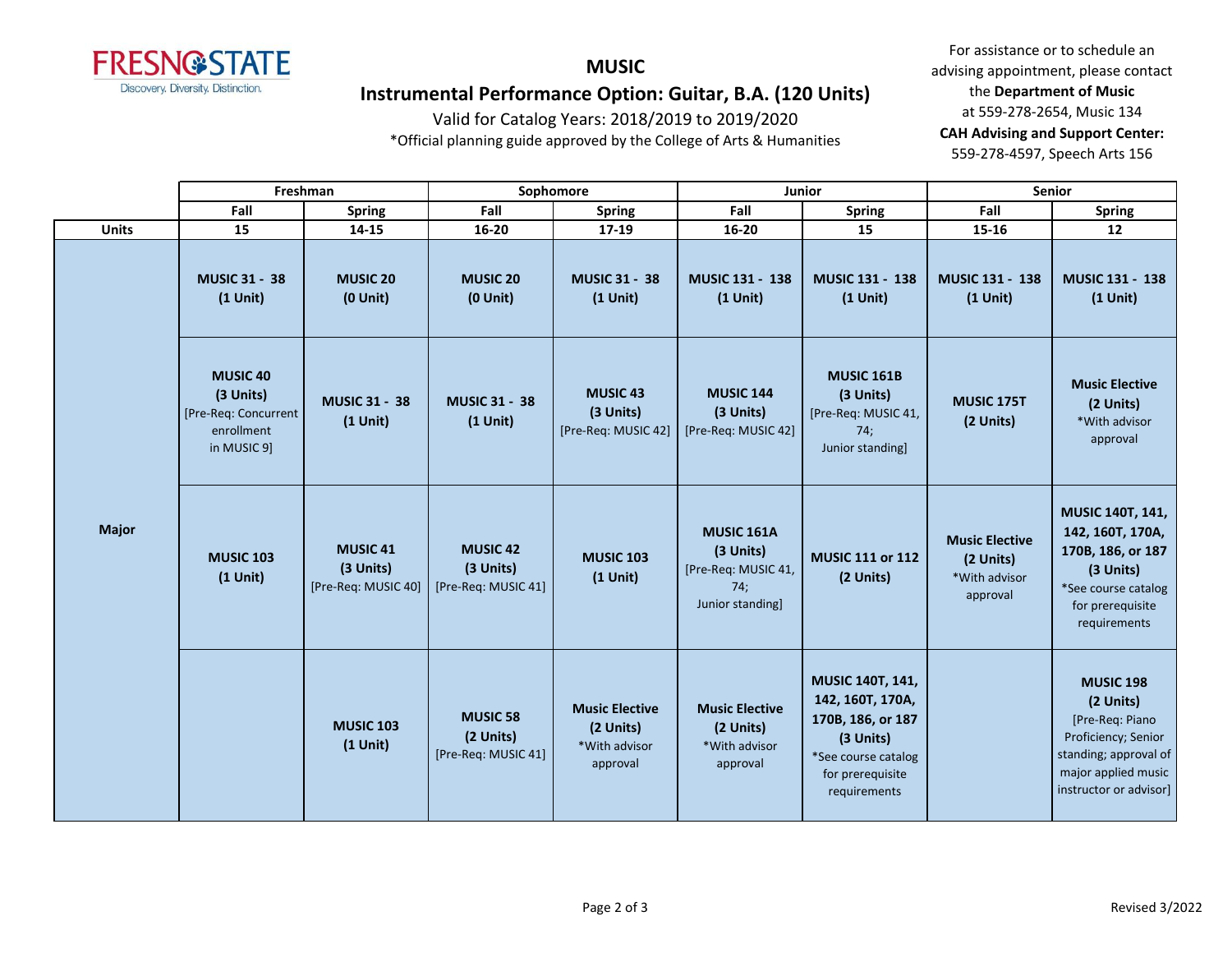

## **MUSIC Instrumental Performance Option: Guitar, B.A. (120 Units)**

Valid for Catalog Years: 2018/2019 to 2019/2020

\*Official planning guide approved by the College of Arts & Humanities

For assistance or to schedule an advising appointment, please contact the **Department of Music** at 559-278-2654, Music 134 **CAH Advising and Support Center:**  559-278-4597, Speech Arts 156

|                                                        |      | Freshman                | Junior<br>Sophomore            |                                                                          |                                                                                                                         |                                                                 |       | Senior                                          |  |
|--------------------------------------------------------|------|-------------------------|--------------------------------|--------------------------------------------------------------------------|-------------------------------------------------------------------------------------------------------------------------|-----------------------------------------------------------------|-------|-------------------------------------------------|--|
|                                                        | Fall | <b>Spring</b>           | Fall                           | <b>Spring</b>                                                            | Fall                                                                                                                    | <b>Spring</b>                                                   | Fall  | <b>Spring</b>                                   |  |
| <b>Units</b>                                           | 15   | 14-15                   | $16 - 20$                      | $17-19$                                                                  | $16 - 20$                                                                                                               | 15                                                              | 15-16 | 12                                              |  |
| <b>Major</b>                                           |      | Jury I<br>$(0$ Unit $)$ | <b>MUSIC 103</b><br>$(1$ Unit) | Jury II<br>$(0$ Unit $)$<br>[Pre-Req: Piano<br>Proficiency;<br>MUSIC 1B] |                                                                                                                         | <b>Music Elective</b><br>(2 Units)<br>*With advisor<br>approval |       |                                                 |  |
| <b>Additional</b><br>Graduation<br><b>Requirements</b> |      |                         |                                |                                                                          | <b>UDWS (0-4 Units)</b><br>*Upper Division<br><b>Writing Exam</b><br>OR "W" Course (must<br>pass with a C or<br>better) |                                                                 |       | MI (3 Units)<br>Multicultural/<br>International |  |

### **FOOTNOTES:**

**Prerequisites/Corequisites:** Other restrictions may apply. Please see your course catalog for detailed prerequisite/corequisite requirements.

Grade Requirements: Music students must earn a C or better in each course used for the major, including the core and specific option. No course taken for the Music major can be graded on a CR/NC basis except for courses with mandatory CR/NC grading.

**MUSIC 4B & 4C:** May be waived by passing the designated Piano Proficiency Exam.

Upper Division Writing Skills requirement (UDWS): All undergraduate students must demonstrate competency in writing skills by passing the Upper Division Writing Exam (UDWE) or by obtaining a C or better in an approved upper division writing course, identified by the letter "W."

Substitutions: If substitutions/exceptions/waivers are made for any major courses that also meet GE and/or the Multicultural/International graduation requirement, the student is responsible for completing additional courses to satisfy the respective areas (GE and/or MI). This also includes the upperdivision writing requirement.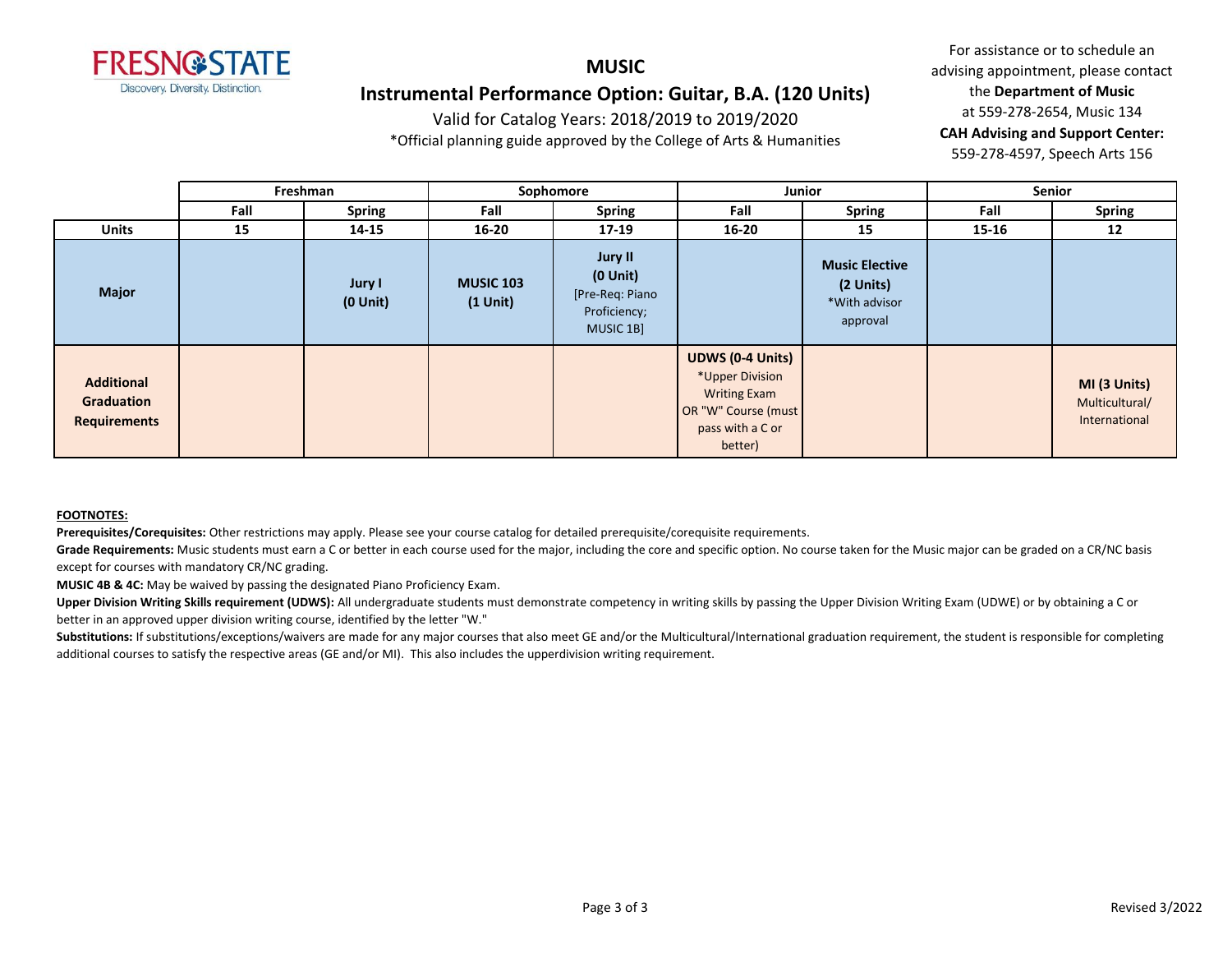

### **MUSIC**

## **Instrumental Performance Option: Guitar, B.A. (120 Units)**

Valid for Catalog Years: 2013/2014 to 2017/2018

\*Official planning guide approved by the College of Arts & Humanities

|                             | Freshman                                                                      |                                                                                        | Sophomore                                                                           |                                                   |                                                                              | <b>Junior</b>                                     | <b>Senior</b>                                                                    |                                                 |
|-----------------------------|-------------------------------------------------------------------------------|----------------------------------------------------------------------------------------|-------------------------------------------------------------------------------------|---------------------------------------------------|------------------------------------------------------------------------------|---------------------------------------------------|----------------------------------------------------------------------------------|-------------------------------------------------|
|                             | Fall                                                                          | <b>Spring</b>                                                                          | Fall                                                                                | <b>Spring</b>                                     | Fall                                                                         | <b>Spring</b>                                     | Fall                                                                             | <b>Spring</b>                                   |
| <b>Units</b>                | 15                                                                            | 14-15                                                                                  | $16 - 20$                                                                           | 17-19                                             | $16 - 20$                                                                    | 15                                                | $15 - 16$                                                                        | 12                                              |
|                             | C1<br><b>MUSIC 9 (3 Units)</b><br>Arts                                        | C1/C2<br><b>MUSIC 74 (3 Units)</b><br><b>Arts and Humanities</b>                       | <b>A3 (3 Units)</b><br><b>Critical Thinking</b><br>*Must pass with a C<br>or better | <b>B1 (3-4 Units)</b><br><b>Physical Sciences</b> | <b>D1 (3 Units)</b><br><b>American History</b>                               | <b>D2 (3 Units)</b><br><b>American Government</b> | IC<br><b>MUSIC 171</b><br>$(3$ Units)<br><b>Arts &amp; Humanities</b>            | MI (3 Units)<br>Multicultural/<br>International |
| General<br><b>Education</b> | A1 (3 Units)<br><b>Oral Communication</b><br>*Must pass with a C<br>or better | <b>B4 (3-4 Units)</b><br>Quantitative<br>Reasoning<br>*Must pass with a C<br>or better | <b>B2 (3-4 Units)</b><br>Life Sciences                                              | <b>C2</b> (3-4 Units)<br><b>Humanities</b>        | $E1$ (3 Units)<br>Lifelong<br><b>Understanding &amp; Self</b><br>Development |                                                   | IB (3 Units)<br><b>Physical Universe &amp;</b><br>Its Life Forms                 |                                                 |
|                             | A2 (3 Units)<br>Written<br>Communication<br>*Must pass with a C<br>or better  |                                                                                        | <b>B3 (0-3 Units)</b><br>Lab                                                        | <b>D3 (3 Units)</b><br><b>Social Science</b>      |                                                                              |                                                   | <b>ID (3-4 Units)</b><br>Social, Political, &<br>Economic<br><b>Institutions</b> |                                                 |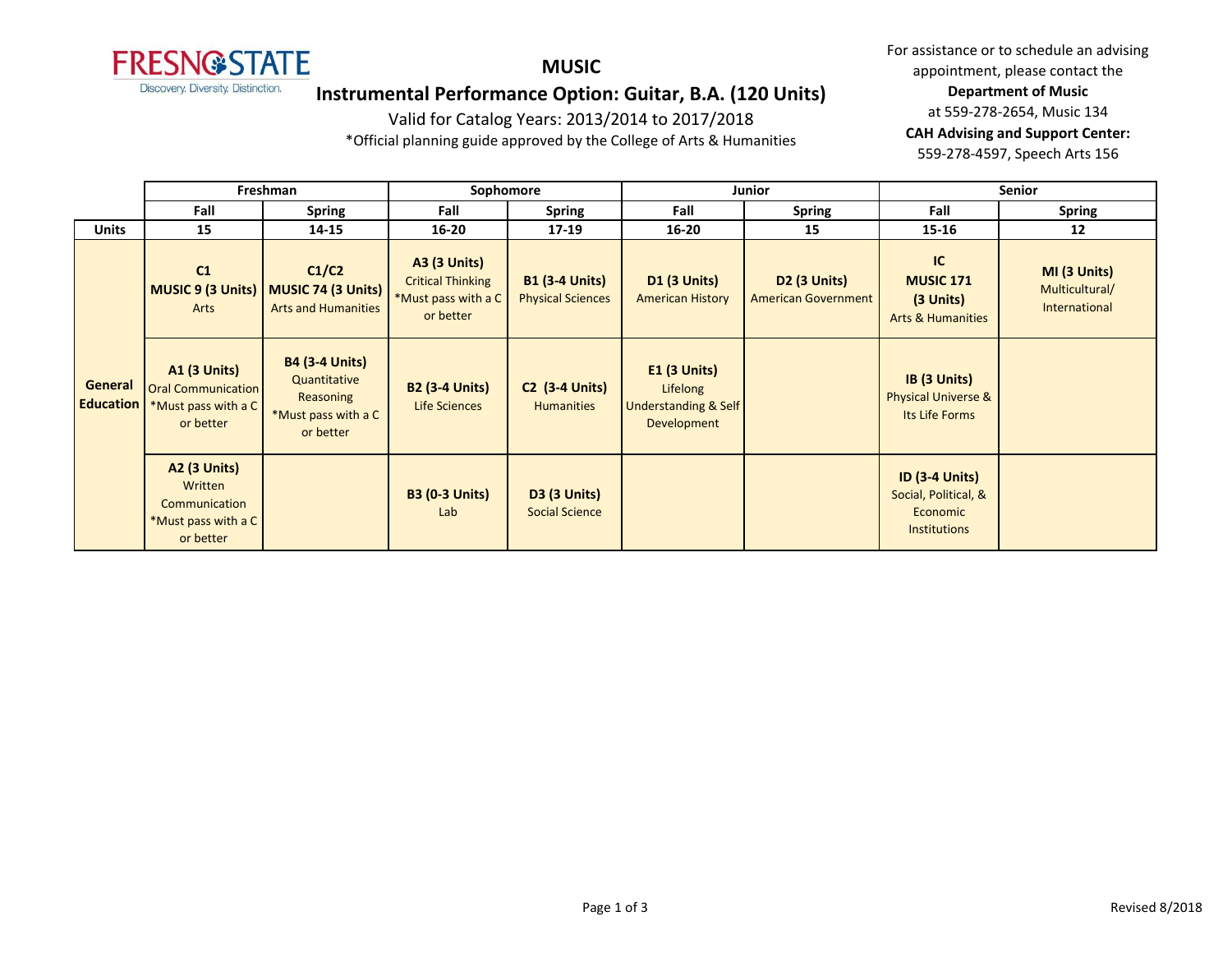

**MUSIC**

# **Instrumental Performance Option: Guitar, B.A. (120 Units)**

Valid for Catalog Years: 2013/2014 to 2017/2018

\*Official planning guide approved by the College of Arts & Humanities

|              | Freshman                                                                              |                                                              | Sophomore                                                                                                         |                                                                   | Junior                                                                           |                                                                                                                                   | <b>Senior</b>                                                   |                                                                                                                                             |
|--------------|---------------------------------------------------------------------------------------|--------------------------------------------------------------|-------------------------------------------------------------------------------------------------------------------|-------------------------------------------------------------------|----------------------------------------------------------------------------------|-----------------------------------------------------------------------------------------------------------------------------------|-----------------------------------------------------------------|---------------------------------------------------------------------------------------------------------------------------------------------|
|              | Fall                                                                                  | <b>Spring</b>                                                | Fall                                                                                                              | <b>Spring</b>                                                     | Fall                                                                             | <b>Spring</b>                                                                                                                     | Fall                                                            | <b>Spring</b>                                                                                                                               |
| <b>Units</b> | 15                                                                                    | 14-15                                                        | 16-20                                                                                                             | 17-19                                                             | 16-20                                                                            | 15                                                                                                                                | 15-16                                                           | 12                                                                                                                                          |
| <b>Major</b> | MUSIC 1A (1 Unit)                                                                     | MUSIC 1B (1 Unit)<br>[Pre-Req: MUSIC 1A]                     | MUSIC 1C (1 Unit)<br>[Pre-Req: MUSIC 1B]                                                                          | <b>MUSIC 1D (1)</b><br>Unit)<br>[Pre-Req: MUSIC<br>1 <sup>C</sup> | MUSIC 20 (0 Unit)                                                                | MUSIC 20 (0 Unit)                                                                                                                 | MUSIC 20 (0 Unit)                                               | MUSIC 20 (0 Unit)                                                                                                                           |
|              | MUSIC 20 (0 Unit)                                                                     | MUSIC 4B (2 Units)<br>[Pre-Req: MUSIC 9]                     | MUSIC 4C (2 Units)<br>[Pre-Req: MUSIC 4B]<br>*Must pass Piano<br>Proficiency Exam<br>after completing<br>MUSIC 4C | <b>MUSIC 20 (0</b><br>Unit)                                       | MUSIC 103 (1 Unit)                                                               | <b>MUSIC 103 (1 Unit)</b>                                                                                                         | <b>MUSIC 103 (1)</b><br>Unit)                                   | <b>MUSIC 103 (1 Unit)</b>                                                                                                                   |
|              | <b>MUSIC 31 - 38</b><br>$(1$ Unit)                                                    |                                                              | MUSIC 20 (0 Unit) MUSIC 20 (0 Unit)                                                                               | <b>MUSIC 31 - 38</b><br>$(1$ Unit)                                | MUSIC 131 - 138<br>$(1$ Unit)                                                    | <b>MUSIC 131 - 138</b><br>$(1$ Unit)                                                                                              | MUSIC 131 - 138<br>$(1$ Unit)                                   | MUSIC 131 - 138 (1 Unit)                                                                                                                    |
|              | <b>MUSIC 40 (3)</b><br>Units)<br>[Pre-Req:<br>Concurrent<br>enrollment<br>in MUSIC 91 | <b>MUSIC 31 - 38</b><br>$(1$ Unit)                           | MUSIC 31 - 38 (1<br>Unit)                                                                                         | <b>MUSIC 43 (3)</b><br>Units)<br>[Pre-Req: MUSIC<br>42]           | <b>MUSIC 144 (3)</b><br>Units)<br>[Pre-Req: MUSIC 42]                            | MUSIC 161B (3 Units)<br>[Pre-Req: MUSIC 41, 74;<br>Junior standing]                                                               | MUSIC 175T<br>(2 Units)                                         | <b>Music Elective (2 Units)</b><br>*With advisor approval                                                                                   |
|              | <b>MUSIC 103 (1)</b><br>Unit)                                                         | MUSIC 41 (3 Units) MUSIC 42 (3 Units)<br>[Pre-Req: MUSIC 40] | [Pre-Req: MUSIC 41]                                                                                               | <b>MUSIC 103 (1)</b><br>Unit)                                     | <b>MUSIC 161A</b><br>(3 Units)<br>[Pre-Req: MUSIC 41,<br>74;<br>Junior standing] | <b>MUSIC 111 or 112</b><br>(2 Units)                                                                                              | <b>Music Elective</b><br>(2 Units)<br>*With advisor<br>approval | MUSIC 140T, 141, 142,<br>160T, 170A, 170B, 186,<br>or 187 (3 Units)<br>*See course catalog for<br>prerequisite requirements                 |
|              |                                                                                       | <b>MUSIC 103 (1 Unit)</b>                                    | MUSIC 58 (2 Units)<br>[Pre-Req: MUSIC 41]                                                                         | <b>Music Elective</b><br>(2 Units)<br>*With advisor<br>approval   | <b>Music Elective</b><br>(2 Units)<br>*With advisor<br>approval                  | MUSIC 140T, 141,<br>142, 160T, 170A,<br>170B, 186, or 187 (3<br>Units)<br>*See course catalog for<br>prerequisite<br>requirements |                                                                 | <b>MUSIC 198 (2 Units)</b><br>[Pre-Req: Piano Proficiency;<br>Senior standing; approval of<br>major applied music<br>instructor or advisor] |
|              |                                                                                       | Jury I (0 Unit)                                              | <b>MUSIC 103 (1</b><br>Unit)                                                                                      | Jury II (0 Unit)<br>[Pre-Req: Piano<br>Proficiency;<br>MUSIC 1B]  |                                                                                  | <b>Music Elective</b><br>(2 Units)<br>*With advisor approval                                                                      |                                                                 |                                                                                                                                             |